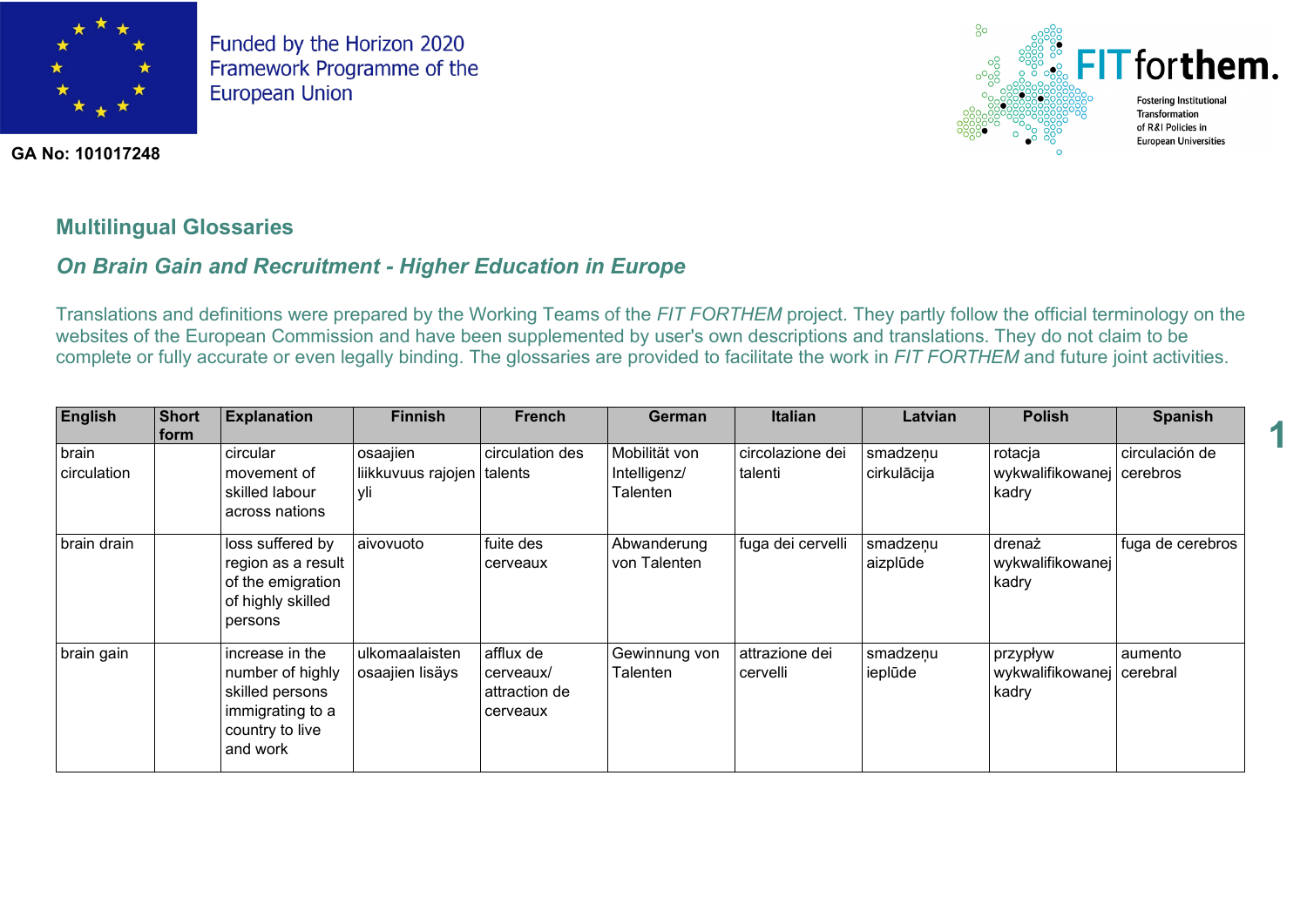

#### **GA No: 101017248**



brain valorization enhancing or trying to enhance the price, value, or status of exisiting human capital by organized human resources development measures osaajien hyödyntäminen développement/ valorisation de talents Valorisierung von Talenten valorizzazione del talento smadzenu vērtības apzināšanās środki podnoszące wartośc kapitału ludzkiego valorización del talento career development the process of choosing a career, improving the skills, and advancing along a career path urapolun valinta développement de carrière/ développement professionnel **Karriereent** wicklung sviluppo della carriera karjeras attīstība rozwój zawodowy desarrollo de carrera diaspora | people from homeland currently living and working abroad osaajien karkaaminen diaspora |Diaspora |diaspora |diaspora diaspora diáspora emmigration exiting permanently home country to live and work in a foreign country  $\frac{1}{2}$ maastamuutto emigration Auswanderung emigrazione emigrācija emigracija emigración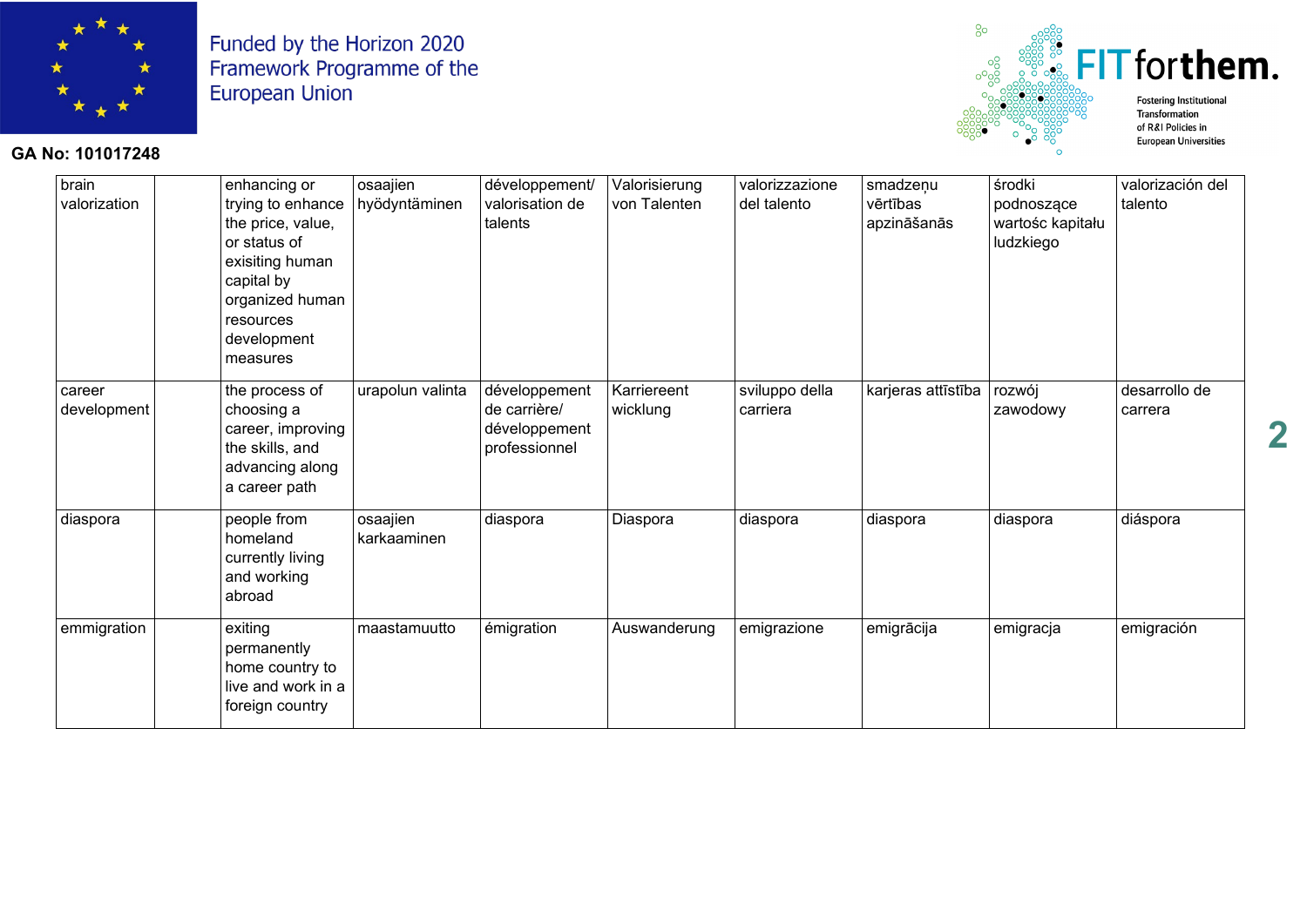

## **GA No: 101017248**



| employee<br>wellbeing | overall<br>employees'<br>mental and<br>physical health<br>condition,<br>resulting from<br>dynamics within -<br>and sometimes<br>outside $-$ the<br>workplace                                               | työhyvinvointi                  | le bien-être des<br>employés | Wohlbefinden<br>der Mitarbeiter | benessere dei<br>lavoratori | darbinieku<br>labklājība | dobrostan<br>pracownika | bienestar de los<br>empleados |
|-----------------------|------------------------------------------------------------------------------------------------------------------------------------------------------------------------------------------------------------|---------------------------------|------------------------------|---------------------------------|-----------------------------|--------------------------|-------------------------|-------------------------------|
| head-<br>hunting      | head-hunting is a<br>recruitment<br>strategy, when<br>any professional<br>with the<br>experience and<br>qualifications<br>required for a<br>position is<br>actively pursued<br>and offered the<br>position | huippuosaajien<br>rekrytoiminen | chasseur de<br>têtes         | Talentgewinnung   cacciatori di | teste                       | talantu medības          | head hunting            | head hunting                  |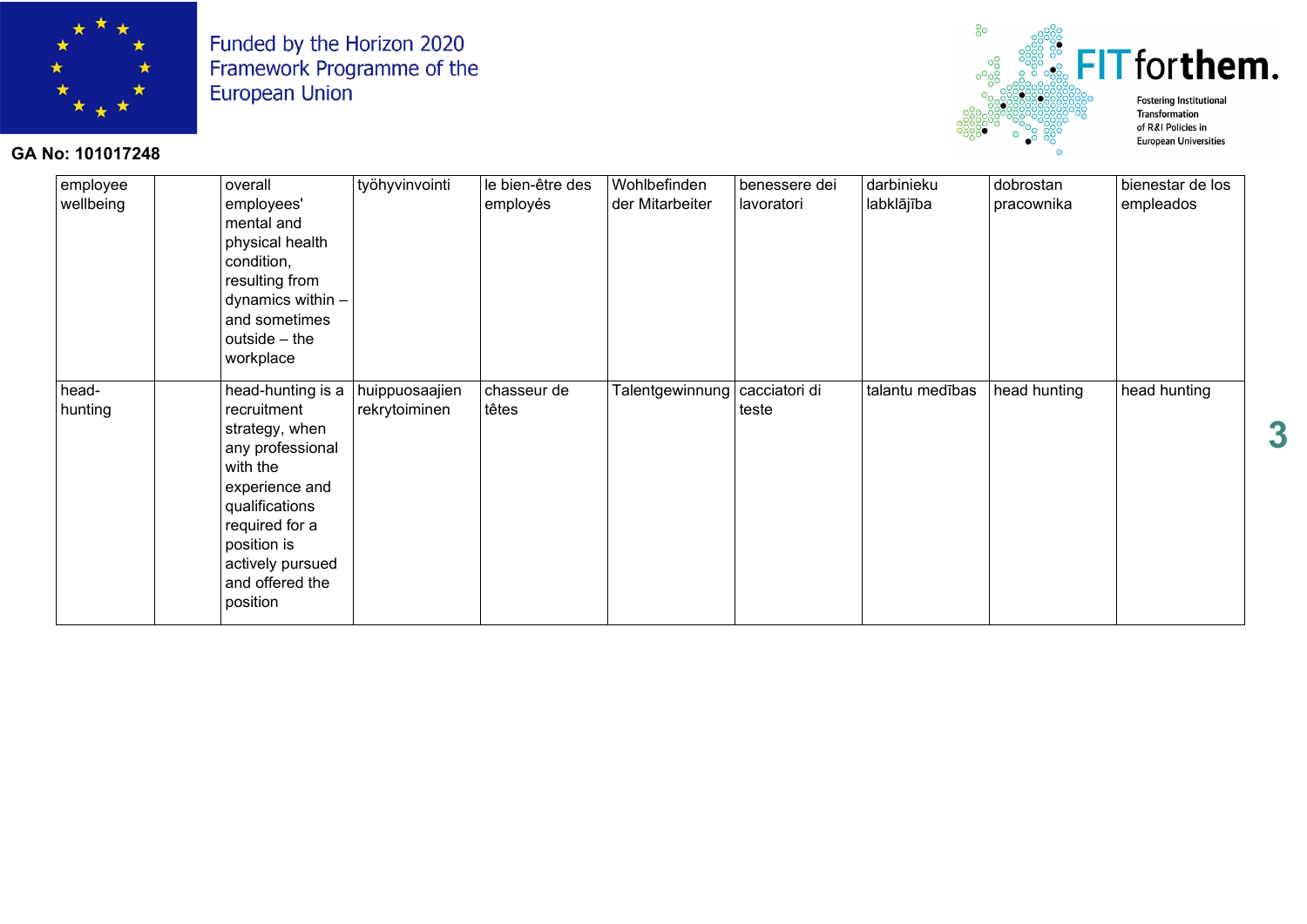

## **GA No: 101017248**



**4**

| human       | strategic human     | osaamispohjan | la recherche de  | Human-          | Creare risorse   | cilvēkkapitāla | pozyskiwanie    | Desarrollo         |
|-------------|---------------------|---------------|------------------|-----------------|------------------|----------------|-----------------|--------------------|
| resources   | capital             | laajentaminen | personnel        | ressourcen      | umane            | ieguve         | kadry z         | estratégico de     |
| mining      | development         |               | possédant les    | aufbauen        |                  |                | wymaganymi      | capital humano     |
|             | approach which      |               | compétences      |                 |                  |                | umiejętnościami |                    |
|             | is characterized    |               | requises         |                 |                  |                |                 |                    |
|             | by a deliberate     |               |                  |                 |                  |                |                 |                    |
|             | extraction of       |               |                  |                 |                  |                |                 |                    |
|             | necessary skills,   |               |                  |                 |                  |                |                 |                    |
|             | education,          |               |                  |                 |                  |                |                 |                    |
|             | capacity and        |               |                  |                 |                  |                |                 |                    |
|             | attributes from     |               |                  |                 |                  |                |                 |                    |
|             | the pool of         |               |                  |                 |                  |                |                 |                    |
|             | available labour    |               |                  |                 |                  |                |                 |                    |
| immigration | entering            | maahanmuutto  | immigration      | Einwanderung    | immigrazione     | imigrācija     | imigracja       | inmigración        |
|             | permanently a       |               |                  |                 |                  |                |                 |                    |
|             | foreign country to  |               |                  |                 |                  |                |                 |                    |
|             | live and work in    |               |                  |                 |                  |                |                 |                    |
| immigration | all state           | maahanmuuttop | politique        | Einwanderungs-  | politiche di     | imigrācijas    | polityka        | política de        |
| policy      | measures that       | olitiikka     | d'immigration    | politik         | immigrazione     | politika       | imigracyjna     | inmigración        |
|             | regulate the influx |               |                  |                 |                  |                |                 |                    |
|             | of persons          |               |                  |                 |                  |                |                 |                    |
| job market  | total number of     | työmarkkinat  | marché du        | Arbeitsmarkt    | mercato del      | darba tirgus   | rynek pracy     | mercado de         |
|             | jobs available for  |               | travail          |                 | lavoro           |                |                 | trabajo            |
|             | employees           |               |                  |                 |                  |                |                 |                    |
| migration   | number of           | osaajien      | flux migratoires | Migrationsfluss | flussi migratori | migrācijas     | fale/przepływy  | flujos migratorios |
| flows       | migrants entering   | liikkuvuus    |                  |                 |                  | plūsmas        | migracyjne      |                    |
|             | or leaving a given  |               |                  |                 |                  |                |                 |                    |
|             | country during a    |               |                  |                 |                  |                |                 |                    |
|             | given period of     |               |                  |                 |                  |                |                 |                    |
|             | time                |               |                  |                 |                  |                |                 |                    |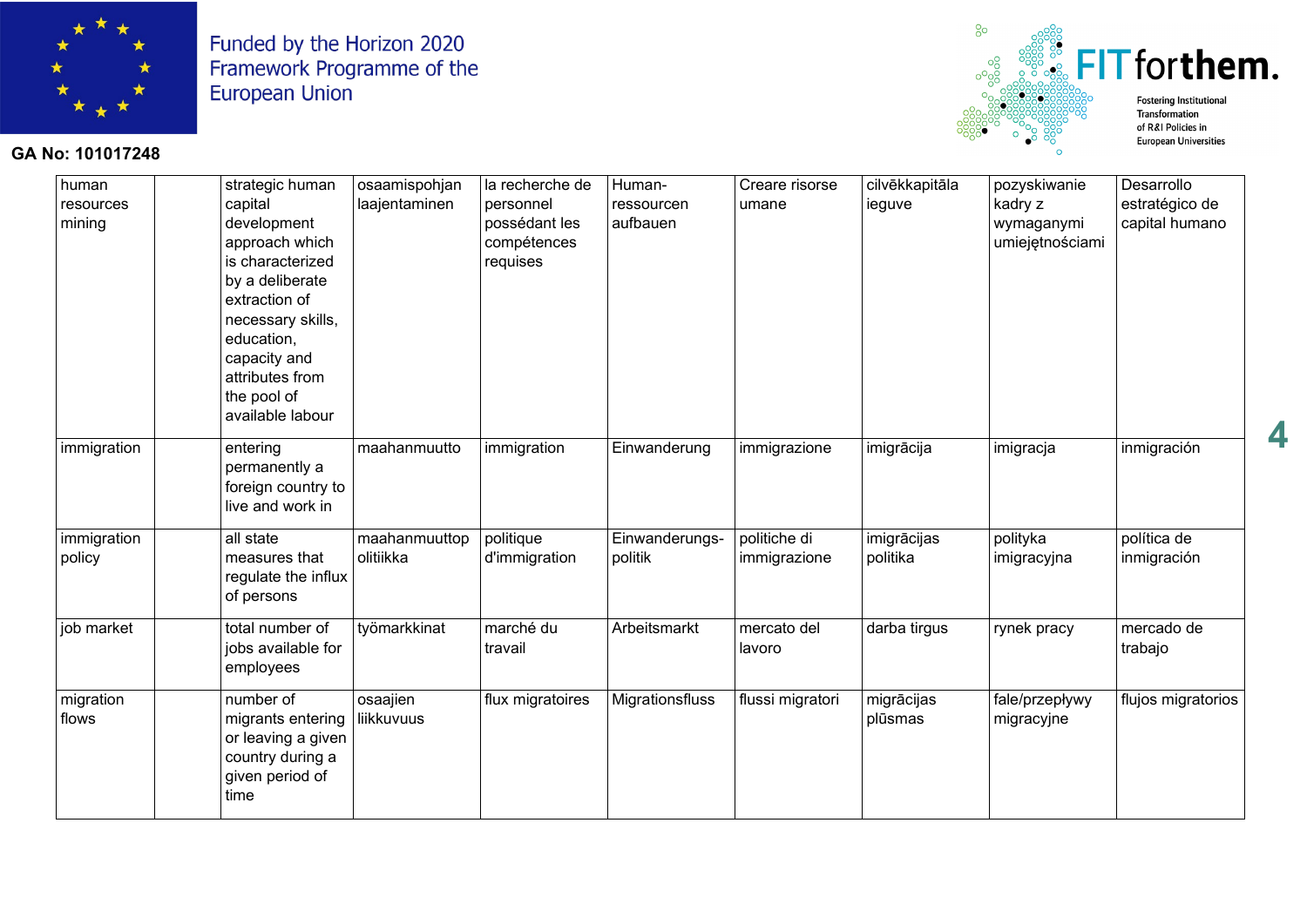

# **GA No: 101017248**



| migration<br>partnership | providing the<br>overall framework<br>for managing<br>various forms of<br>legal movement<br>between<br>countries | siirtolaispolitiikka                | partenariat<br>migratoire                       | Partnerschaft für<br>Migration | partenariato in<br>materia di<br>migrazione       | migrācijas<br>partnerība      | umowy<br>partnerskie o<br>najem<br>pracowników z<br>zagranicy | acuerdos legales<br>para la movilidad<br>internacional |
|--------------------------|------------------------------------------------------------------------------------------------------------------|-------------------------------------|-------------------------------------------------|--------------------------------|---------------------------------------------------|-------------------------------|---------------------------------------------------------------|--------------------------------------------------------|
| onboarding<br>activities | process in which<br>a newly hired<br>person is<br>integrated into<br>the organization                            | perehdyttäminen                     | activités<br>d'intégration                      | Eingliederungsm<br>aßnahmen    | attività di<br>inserimento sul<br>lavoro          | jauna darbinieka<br>apmācības | wprowadzanie w<br>obowiązki<br>pracownicze                    | actividades de<br>incorporación                        |
| outplace-<br>ment        | provision of<br>assistance to<br>redundant<br>employees in<br>finding new<br>employment                          | tuki<br>uudelleenkoulutt<br>amiseen | aide à la<br>réinstallation des<br>travailleurs | Standortwechsel                | supporto alla<br>ricollocazione<br>del lavoratore | aprūpētais darba<br>uzteikums | pakiet<br>pomocowy dla<br>zwolnionych                         | reubicación                                            |
| outsourcing              | out contracting<br>the work                                                                                      | ulkoistaminen                       | externalisation/<br>sous-traitance              | Auslagerung                    | esternalizza-<br>zione                            | ārpakalpojumi                 | outsourcing,<br>zlecanie pracy<br>firmom<br>zewnętrznym       | externalización                                        |

**5**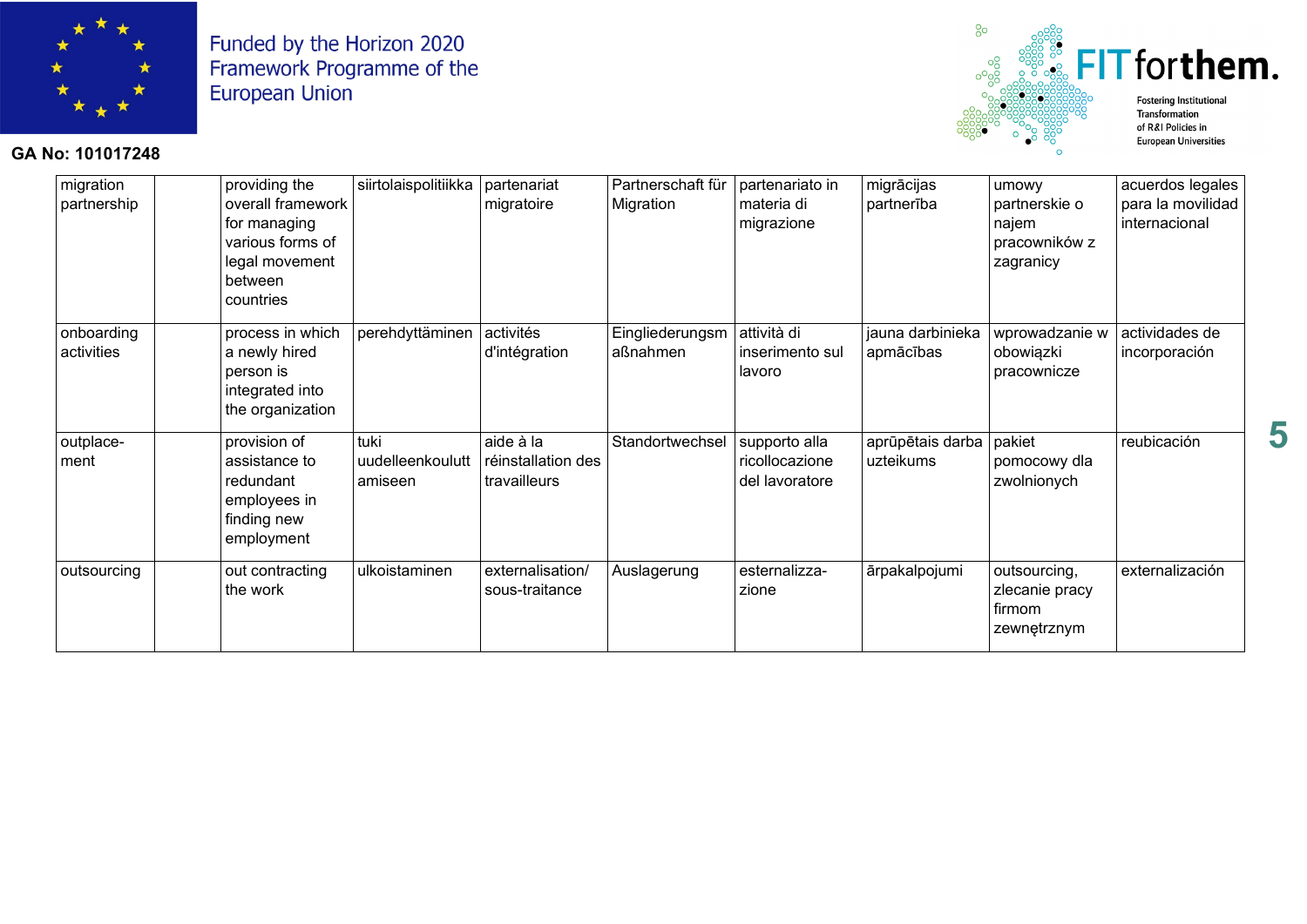

#### $^{8}$  $\ddot{\mathbb{F}}$  FIT for them. **Fostering Institutional** Transformation of R&I Policies in

**European Universities** 

**GA No: 101017248**

| push and<br>pull factors | push factors<br>"push" people<br>away from their<br>home (war, low<br>salary<br>levels). pull<br>factors "pull"<br>people to a new<br>home (better job<br>opportunities,<br>social security<br>systems) | houkuttelevuus<br>ja työntötekijät | les facteurs<br>d'attraction et de<br>répulsion | Push- und Pull-<br>Faktoren  | fattori di spinta e<br>di attrazione   | stumjošie un<br>velkošie faktori | czynniki<br>przyciągające i<br>wypychające w<br>migracji<br>zarobkowej            | factores de<br>empuje y<br>atracción |
|--------------------------|---------------------------------------------------------------------------------------------------------------------------------------------------------------------------------------------------------|------------------------------------|-------------------------------------------------|------------------------------|----------------------------------------|----------------------------------|-----------------------------------------------------------------------------------|--------------------------------------|
| recruitment              | overall process of rekrytointi<br>identifying,<br>sourcing,<br>screening,<br>shortlisting, and<br>interviewing<br>candidates for<br>jobs                                                                |                                    | recrutement                                     | Rekrutierung                 | reclutamento                           | pieņemšana<br>darbā              | rekrutacja                                                                        | reclutamiento                        |
| salary<br>surveys        | definition of a fair<br>and competitive<br>salary for the<br>employees                                                                                                                                  | tasa-arvoinen<br>palkkapolitiikka  | enquêtes<br>salariales                          | Gehaltsstudien               | andamenti<br>retributivi<br>registrati | algu aptauja                     | widełki płacowe                                                                   | encuestas<br>salariales              |
| skill mobility           | movement of<br>workers of all<br>skills levels for<br>employment<br>opportunities                                                                                                                       | työvoiman<br>liikkuvuus            | mobilité des<br>compétences                     | Mobilität von<br>Fähigkeiten | mobilità<br>lavorativa                 | spēju mobilitāte                 | mobilność w<br>związku z lukami habilidades<br>kompetencyjnym<br>i na rynku pracy | movilidad de                         |

**6**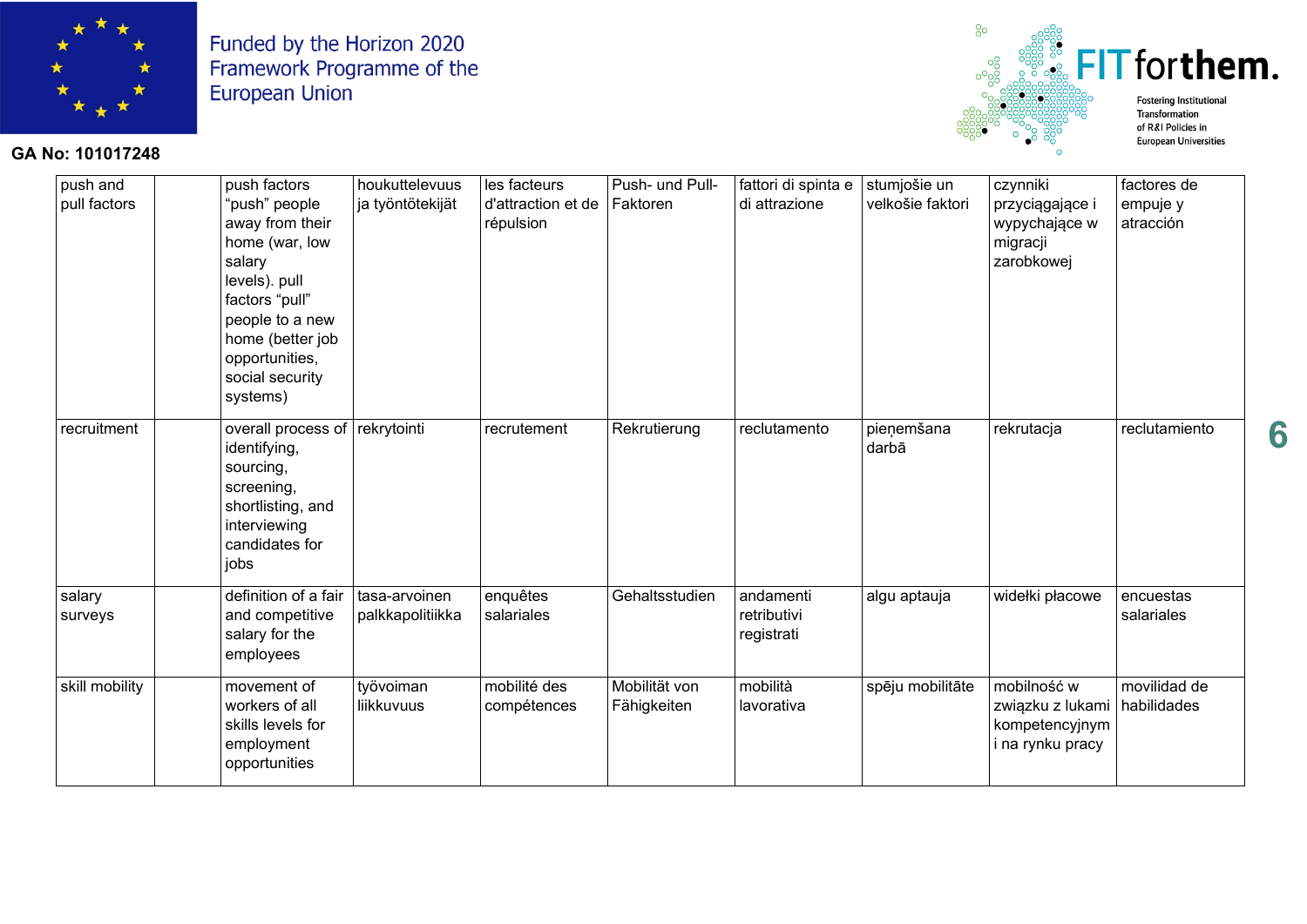

#### $^{8}$ FIT forthem. **Fostering Institutional** Transformation

**GA No: 101017248**



| skills<br>mismatch           | a discrepancy<br>between the skills   kohtaanto-<br>that are sought<br>by employers and<br>the skills that are<br>possessed by<br>individuals                                                                                               | työvoiman<br>ongelma | disparité des<br>compétences                  | Kompetenz-<br>diskrepanz                | mancata<br>corrispondenza<br>tra le<br>competenze dei<br>lavoratori e<br>quelle richieste<br>dalle aziende | prasmju<br>neatbilstības     | braki<br>wykwalifikowanej<br>kadry                | desajuste de<br>habilidades |
|------------------------------|---------------------------------------------------------------------------------------------------------------------------------------------------------------------------------------------------------------------------------------------|----------------------|-----------------------------------------------|-----------------------------------------|------------------------------------------------------------------------------------------------------------|------------------------------|---------------------------------------------------|-----------------------------|
| sustainable<br>reintegration | returnees<br>reaching levels of liikkuvuus<br>economic self-<br>sufficiency, social<br>stability, and<br>psychosocial<br>well-being that<br>make their further<br>migration<br>decisions a<br>matter of choice,<br>rather than<br>necessity | työvoiman vapaa      | réinsertion<br>durable                        | nachhaltige<br>Wiederein-<br>gliederung | reintegrazione<br>sostenibile                                                                              | ilgtspējīga<br>reintegrācija | ponowna<br>integracja<br>migrantów<br>zarobkowych | reintegración<br>sostenible |
| talent<br>grooming           | guiding<br>employees<br>carefully toward<br>ultimate<br>advancement of<br>their skills                                                                                                                                                      | osaamisen<br>ohjaus  | la formation/<br>développement<br>des talents | Talentförderung                         | gestione dei<br>talenti                                                                                    | talantu<br>izkopšana         | wspieranie<br>rozwoju<br>zawodowego               | preparación de<br>talentos  |